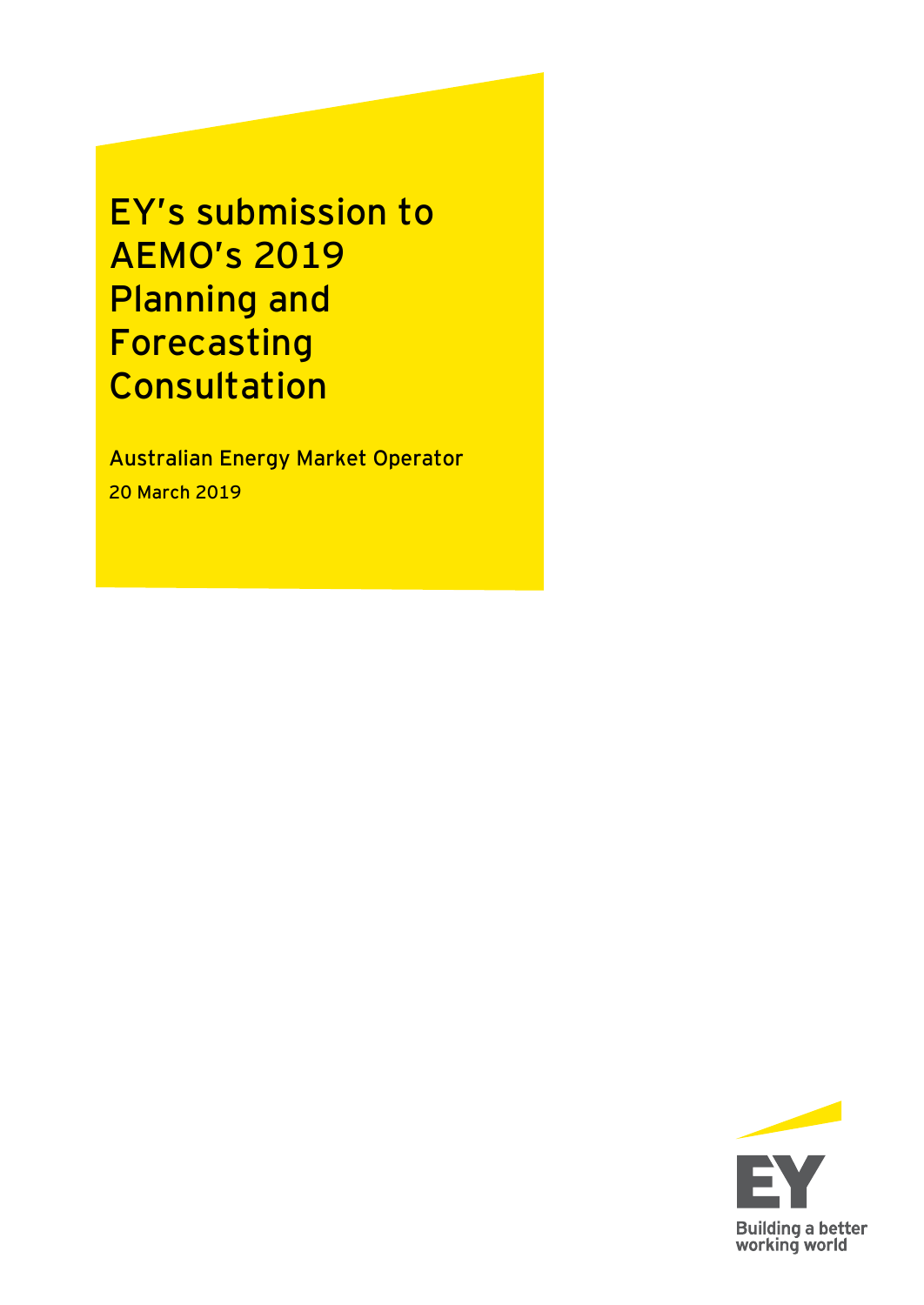

## **Release Notice**

Ernst & Young has prepared this submission for the benefit those using AEMO's 2019 Planning and Forecasting assumptions in modelling and other uses and has considered only the interests of the those stakeholders. Ernst & Young has not been engaged to act, and has not acted, as advisor to any other party. Accordingly, Ernst & Young makes no representations as to the appropriateness, accuracy or completeness of this submission for any other party's purposes.

No reliance may be placed upon this submission or any of its contents by any recipient of this submission for any purpose and any party receiving a copy of this submission must make and rely on their own enquiries in relation to the issues to which this submission relates, the contents of the submission and all matters arising from or relating to or in any way connected with this submission or its contents. Ernst & Young disclaims all responsibility to any other party for any loss or liability that the other party may suffer or incur arising from or relating to or in any way connected with the contents of this submission, the provision of this submission to the other party or the reliance upon this submission by the other party.

No claim or demand or any actions or proceedings may be brought against Ernst & Young arising from or connected with the contents of this submission or the provision of this submission to any party. The submission has been prepared based on the information made available to EY (identified within the submission) and EY has placed reliance on the accuracy of the information gathered through these sources. We accept no liability for any loss or damage, which may result from your reliance on any research, analyses or information so supplied.

Ernst & Young have consented to this submission being published electronically on the AEMO website for informational purposes only. Ernst & Young have not consented to distribution or disclosure beyond this. The material contained in this submission, including the Ernst & Young logo, is copyright. This submission, including the Ernst & Young logo, cannot be altered without prior written permission from Ernst & Young.

Ernst & Young's liability is limited by a scheme approved under Professional Standards Legislation.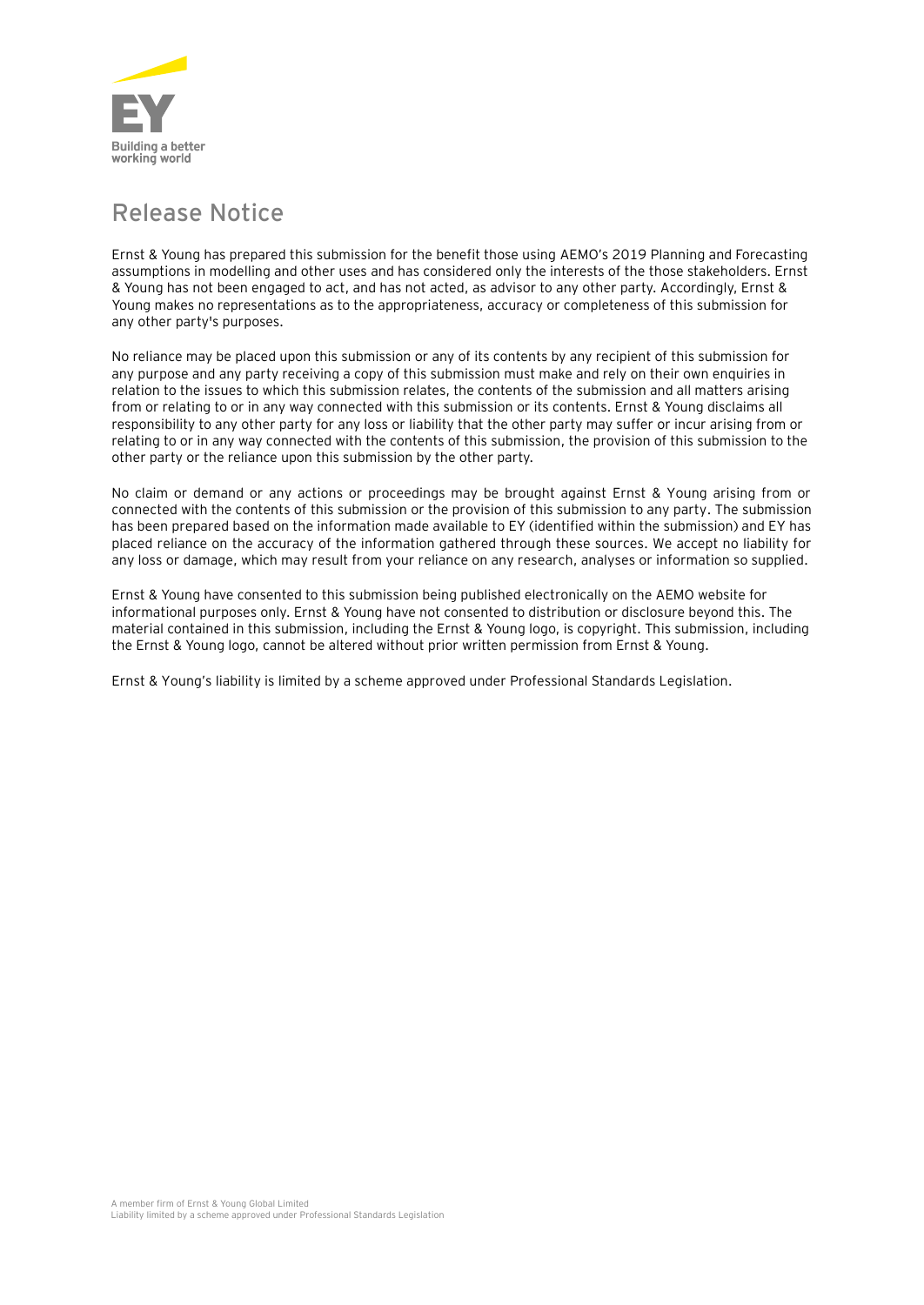

20 March 2019

Australian Energy Market Operator [forecasting.planning@aemo.com.au](mailto:forecasting.planning@aemo.com.au)

## **EY's submission to AEMO's 2019 Planning and Forecasting Consultation**

Thank you for the opportunity to make a submission in AEMO's 2019 Planning and Forecasting Consultation, as detailed on the websit[e https://www.aemo.com.au/Stakeholder-](https://www.aemo.com.au/Stakeholder-Consultation/Consultations/2019-Planning-and-Forecasting-Consultation?Convenor=AEMO%20NEM)[Consultation/Consultations/2019-Planning-and-Forecasting-](https://www.aemo.com.au/Stakeholder-Consultation/Consultations/2019-Planning-and-Forecasting-Consultation?Convenor=AEMO%20NEM)[Consultation?Convenor=AEMO%20NEM.](https://www.aemo.com.au/Stakeholder-Consultation/Consultations/2019-Planning-and-Forecasting-Consultation?Convenor=AEMO%20NEM)

EY would like to raise the following suggestions for the input data assumptions proposed, with the reasoning provided for each.

- ► **Provide DC/AC ratio for solar PV**: The capital cost for solar PV (single-axis tracking or fixed plate) in \$/MW AC is inherently tied to the DC/AC ratio as this determines how much capacity of DC panels are installed relative to the AC inverter capacity. Could AEMO consider providing the assumed DC/AC ratio that was used in the solar PV capital costs provided?
- ► **Provide additional parameters for solar thermal**: Similar to above, the capital cost of a solar thermal plant is inherently tied to the solar multiple, where the number of mirrors installed allows excess heat to be generated than is required to produce the rated power output by the turbine. Could AEMO consider providing the assumed solar multiple that was used in the solar thermal capital costs provided?
- ► **OCGT FOM**. It appears that in the 2019 Planning and Forecasting assumptions the FOM for existing OCGTs has been reduced from approximately \$14,000/MW to approximately \$4,000/MW compared with the 2018 ISP assumptions, while the new entrant OCGT FOM has been kept unchanged at approximately \$4,000/MW. Current owners and developers of OCGTs in Australia would be well placed to provide input in to this assumption and the basis of the assumptions. However, the FOM for OCGTs may be more appropriately estimated at approximately \$14,000/MW for existing and new entrant OCGTs, based on the following sources:
	- ► NREL 2018 ATB. A recent published estimate of generic OCGT FOM costs can be found in the NREL 2018 Annual Technology baseline<sup>1</sup>, which is \$12,000 USD/MW. NREL's outlook for this cost is for it to remain fairly stable.
	- ► New Zealand's Electricity Demand and Generation Scenarios (EDGS) costs. The official figure for the NZ electricity scenarios in the Ministry of Business, Innovation and

A member firm of Ernst & Young Global Limited

 $\overline{a}$ 

<sup>1</sup> <https://atb.nrel.gov/electricity/2018/>

Liability limited by a scheme approved under Professional Standards Legislation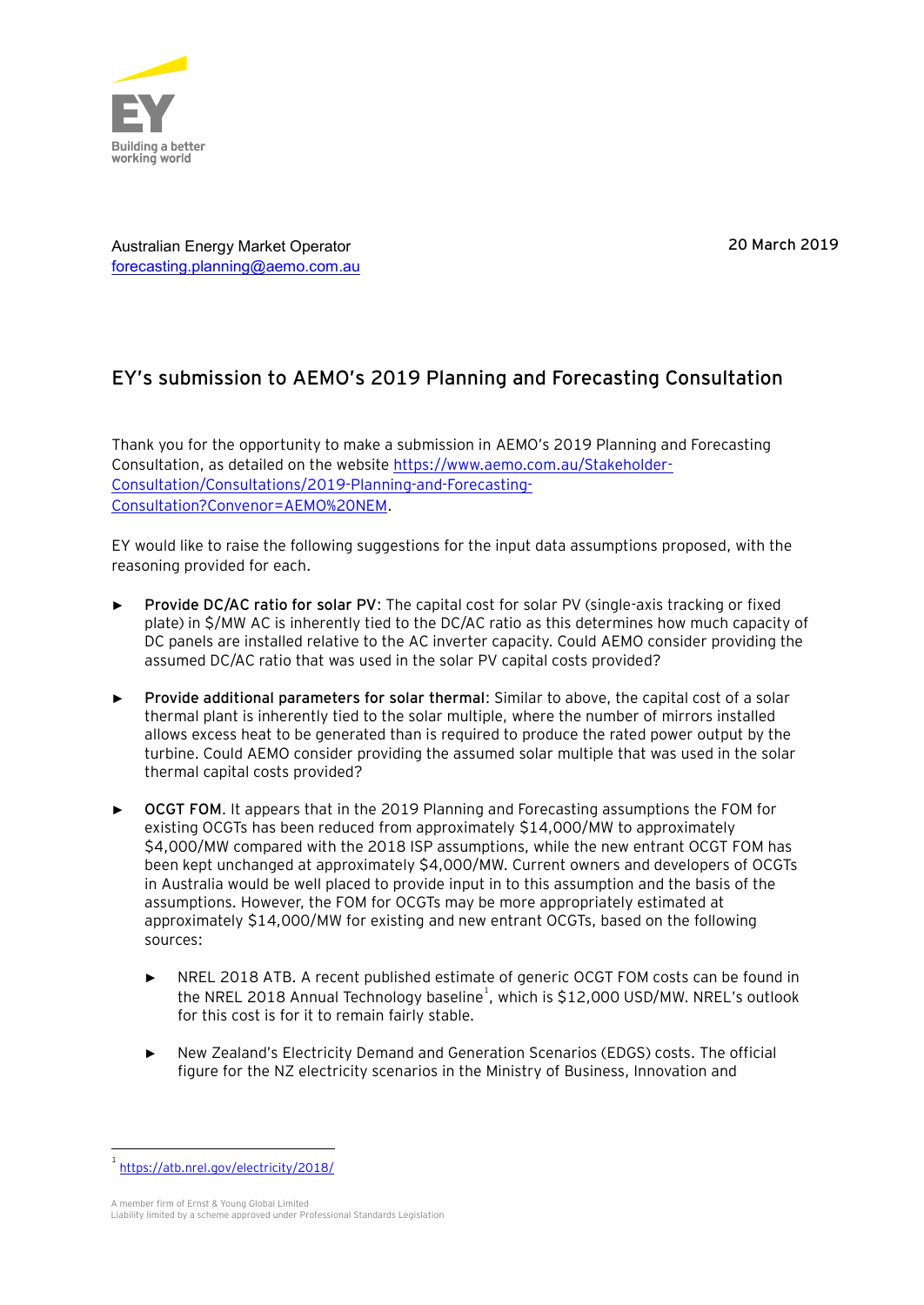

 $\overline{a}$ 

Employment's  $EDGS<sup>2</sup>$  modelling is \$16,000 NZD/MW. These costs last underwent consultation with industry in 2015.

- ► AEMO WA's Benchmark Reserve Capacity Price (BRCP) calculations<sup>3</sup> are based on an OCGT FOM of approximately \$14,000/MW and this has been the case for many years.
- ► **Provide more information as to how the locational cost factors can be used** to calculate the Generator Regional Build Costs based on the generator costs for each scenario. Generator regional build costs have been provided for the 4 Degrees Cost Scenario without any formulae, making it difficult to work out how to compute these from the numbers in the sheets 'Build costs' and 'Regional Cost Factors', and hence difficult to compute these for other scenarios.
- ► **Wind and solar capacity factors**. The 2019 consultation data set does not give sufficient detail on how REZ capacity factors are determined to assess their reasonableness. Can further detail be provided? How was the transformation from DNV-GL's resource quality maps transformed into time-sequential availability traces and how were the capacity factors set for the two tranches?
- ► **New entrant technologies**. Could AEMO consider including three additional new entrant technologies? These could be excluded in the ISP modelling as a trade-off considering materiality in the outcomes and computation time, but it would be useful to have them as options for modelling. These additional technologies are:
	- ► **Reciprocating engines**. Whilst aero-derivative OCGTs have been the gas peaking technology used historically, reciprocating engines are the technology being installed in the NEM for both Barker Inlet and the Newcastle peaker as announced by AGL. As such, this technology is potentially of important consideration for long-term planning modelling studies.
	- ► **Solar PV – fixed plate**. Fixed plate solar PV may be a competitive technology in some modelling studies in conjunction with single-axis tracking solar PV. The amount of competitive fixed plate solar PV may tend to be greater in the southern states in conjunction with when the amount of storage (from batteries or pumped hydro) becomes significant.
	- ► **Battery storage with 4 hours of storage**. The economics and operational capability of battery storage with 4 hours of storage is quite different to 2 hours and could be a more preferable configuration for large-scale batteries in the future. Whilst it would be impractical to consider many different battery sizes, having two options; 2 and 4 hours may capture a sufficient range of possibilities for long-term planning studies. Would AEMO consider providing the new entrant parameters for 4 hours of storage as well as 2 hours?
- ► **Aggressive build scenario capital costs**. Why does solar thermal cost more in the Aggressive build scenario, when most other technologies are generally less? This applies to as early as 2018-19 for solar thermal. Similarly, with battery storage – why does it cost more in the longer term in the Aggressive build scenario? In the 2018 ISP the Rapid scenario (assumed to be a

<sup>2</sup> [https://www.mbie.govt.nz/building-and-energy/energy-and-natural-resources/energy-statistics-and-modelling/energy](https://www.mbie.govt.nz/building-and-energy/energy-and-natural-resources/energy-statistics-and-modelling/energy-modelling/electricity-demand-and-generation-scenarios/)[modelling/electricity-demand-and-generation-scenarios/](https://www.mbie.govt.nz/building-and-energy/energy-and-natural-resources/energy-statistics-and-modelling/energy-modelling/electricity-demand-and-generation-scenarios/)

<sup>3</sup> [https://www.aemo.com.au/Electricity/Wholesale-Electricity-Market-WEM/Reserve-capacity-mechanism/Benchmark-](https://www.aemo.com.au/Electricity/Wholesale-Electricity-Market-WEM/Reserve-capacity-mechanism/Benchmark-Reserve-Capacity-Price)[Reserve-Capacity-Price](https://www.aemo.com.au/Electricity/Wholesale-Electricity-Market-WEM/Reserve-capacity-mechanism/Benchmark-Reserve-Capacity-Price)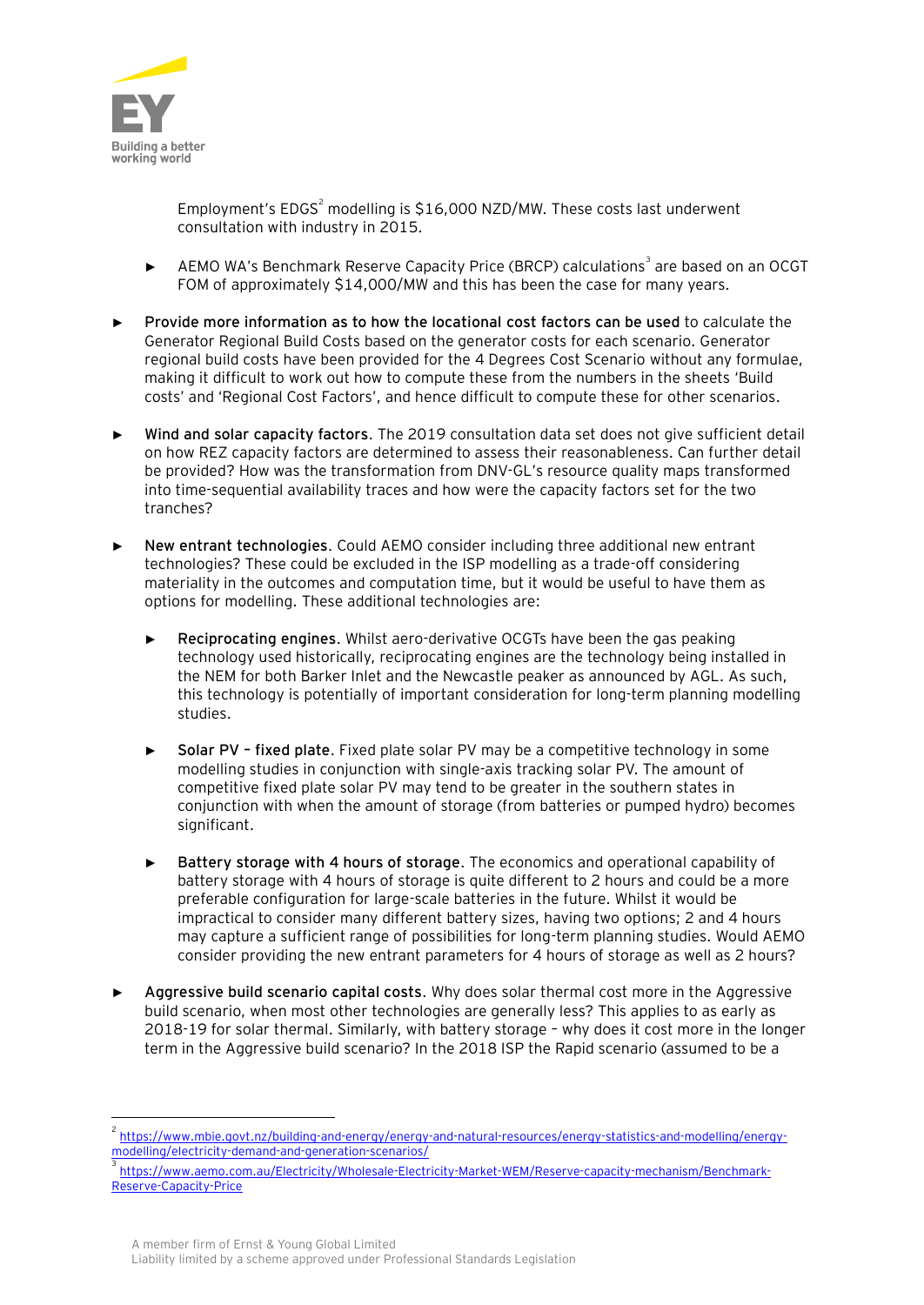

similar scenario to the 2019 ISP's Aggressive build scenario) had consistently lower capital costs for the more emerging technologies.

► **Biomass emissions**. Why does Biomass have a combustion emissions factor that is higher than brown coal? Is this correct?

Yours sincerely

Ben Vanderwaal Nick Cutler Partner Director